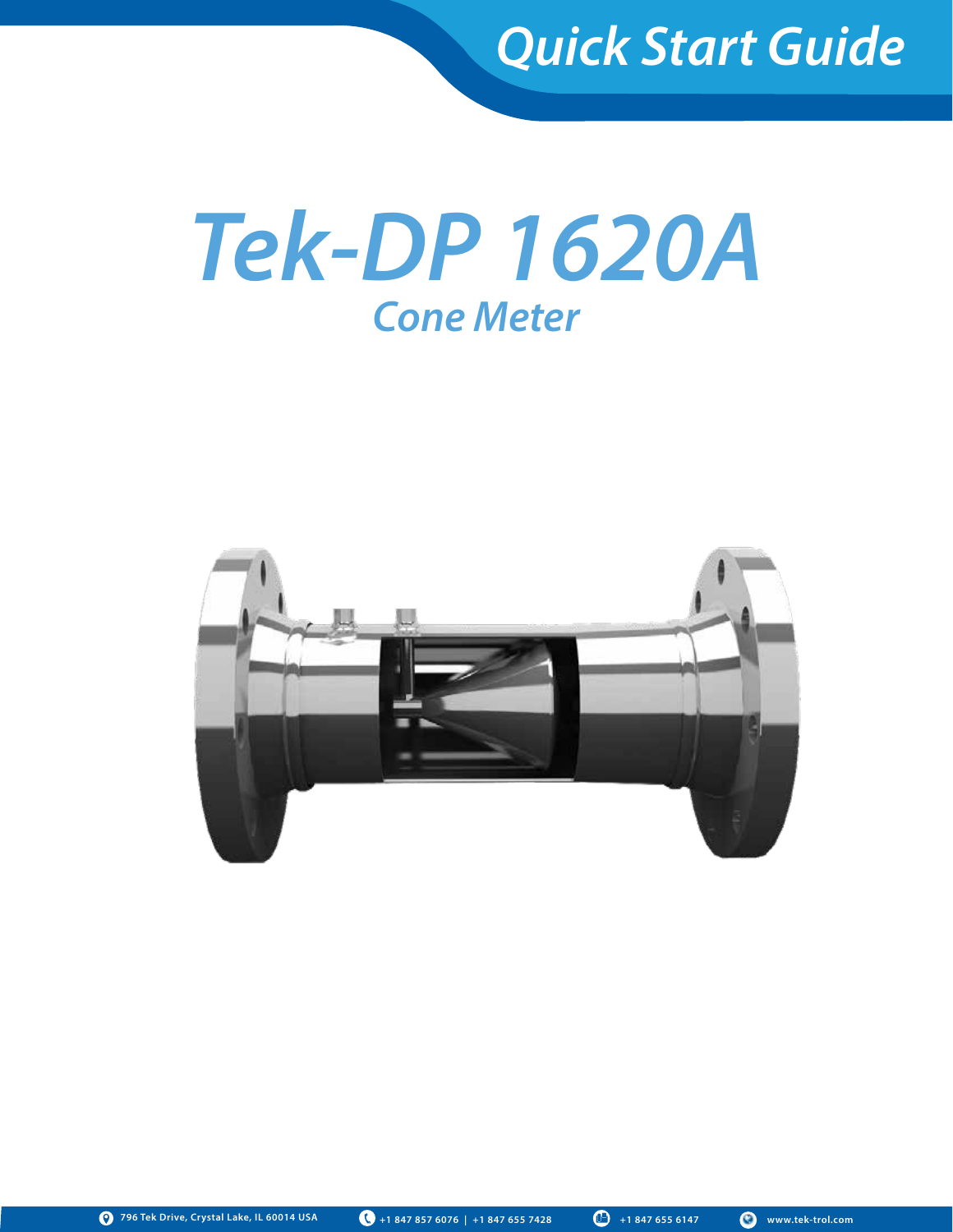# *1. Before you begin*

This guide provides basic guidelines to assist you in quickly getting started.



Installation of the transmitter in an explosive environment must be in accordance with the appropriate local, national, and international Standards, codes, and practices. Review the approvals section of the Tek-DP 1620A reference manual for any restrictions associated with a safe installation.



Do not remove the transmitter covers in explosive environments when the circuit is live.



Make sure the transmitter is installed by qualified personnel and in accordance with applicable codes of practice.

# *2. Unpack*

Tek-DP 1620A Cone Meter

# *3. Dimensional Drawings*

• Beveled End



| <b>Size</b><br>in $(mm)$ | in(mm)                    | Α<br>in $(mm)$            | В<br>in $(mm)$            |
|--------------------------|---------------------------|---------------------------|---------------------------|
| 2''(50)                  | 10 1/2" (262.5)           | 4 $\frac{1}{4}$ " (105)   | 2 %" (53.125)             |
| 3''(80)                  | 12 1/2" (312.5)           | 4 1/4" (105)              | $2\frac{1}{8}$ " (53.125) |
| 4" (100)                 | 15 1/2" (387.5)           | 5''(122.5)                | $2\frac{1}{8}$ " (53.125) |
| 6''(150)                 | 19 ¼" (482.5)             | 5 $\frac{1}{4}$ " (132.5) | $2\frac{1}{8}$ " (53.125) |
| 8''(200)                 | $22\frac{1}{2}$ " (565.5) | 5 3/4" (145)              | 2 %" (53.125)             |
| 10''(250)                | 28" (700)                 | $6\frac{1}{4}$ " (155)    | $2\frac{1}{8}$ " (53.125) |
| 12''(300)                | 31''(775)                 | $6\frac{1}{2}$ " (160     | $2\frac{1}{8}$ " (53.125) |

### Fig 1: Beveled End

\*Note: All Tek-Trol Cone Meters Have Support Gussets, (See Dimension Charts on next pages)

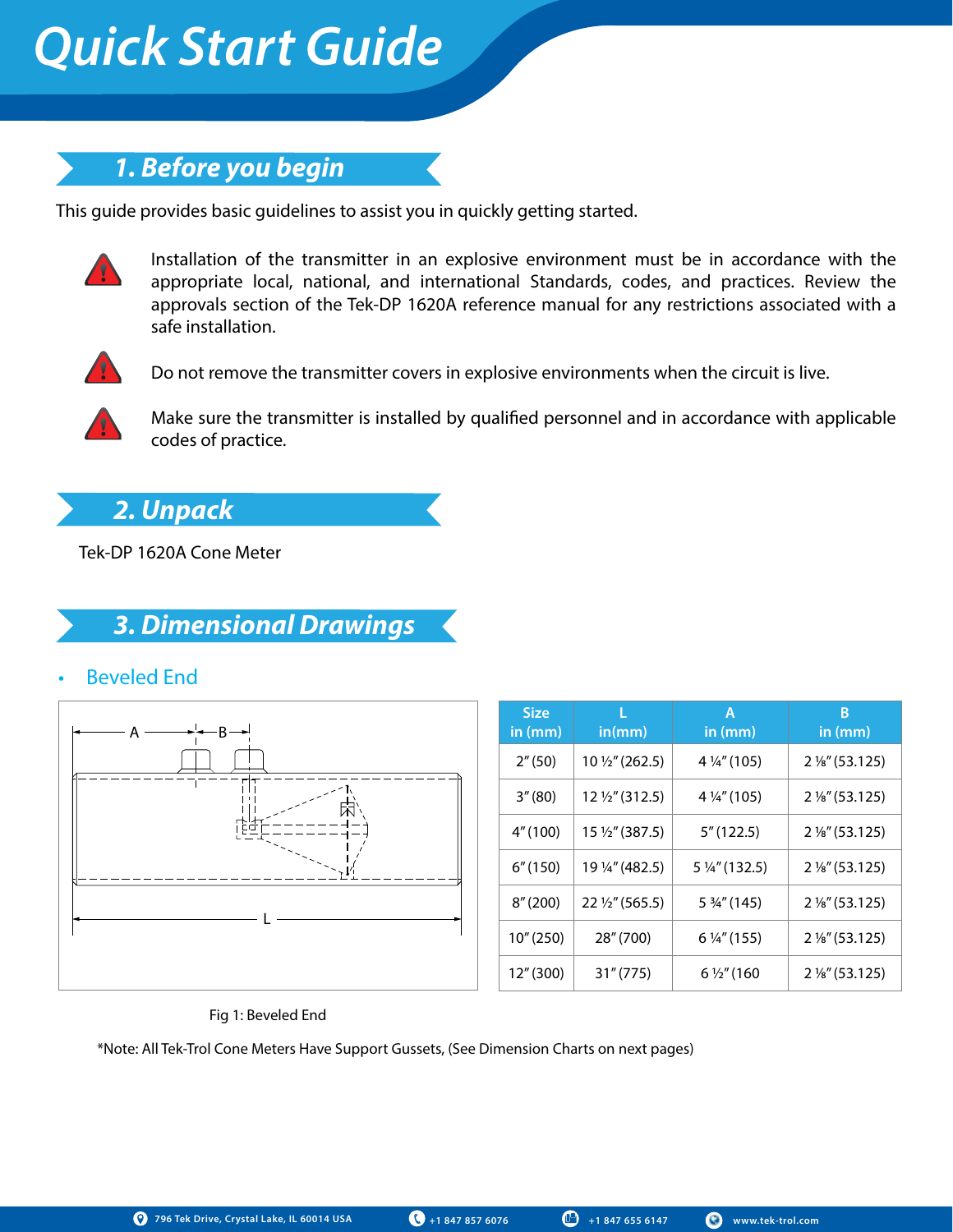

# • Raised-Face Slip on Flange



### Fig 2: Raised-Face Slip on Flange

| 150# RF/ SO<br>Size in |                 | 300# RF/SO             |                           |                 | 600# RF/SO               |                           |                 |                          |                           |
|------------------------|-----------------|------------------------|---------------------------|-----------------|--------------------------|---------------------------|-----------------|--------------------------|---------------------------|
| inches<br>(mm)         | in $(mm)$       | A<br>in $(mm)$         | B<br>in $(mm)$            | L<br>in $(mm)$  | A<br>in $(mm)$           | B<br>in $(mm)$            | L<br>in $(mm)$  | A<br>in $(mm)$           | B<br>in $(mm)$            |
| 2''(50)                | 11''(275)       | $4\frac{1}{2}$ (112.5) | 2 %" (53.125)             | 11''(275)       | $4\frac{1}{2}$ " (112.5) | $2\frac{1}{8}$ (53.125)   | 11''(275)       | $4\frac{1}{2}$ (112.5)   | 2 %" (53.125)             |
| 3''(80)                | 13" (322.5)     | $4\frac{1}{2}$ " (110) | $2\frac{1}{8}$ " (53.125) | 13" (322.5)     | $4\frac{1}{2}$ " (110)   | 2 %" (53.125)             | 13" (322.5)     | $4\frac{1}{2}$ (110)     | 2 %" (53.125)             |
| 4''(100)               | 16''(400)       | 5''(127.5)             | $2\frac{1}{8}$ " (53.125) | 16''(400)       | 5''(127.5)               | $2\frac{1}{8}$ " (53.125) | 16''(400)       | 5''(127.5)               | $2\frac{1}{8}$ " (53.125) |
| 6''(150)               | 19 3/4" (495)   | $5\frac{1}{2}$ (140)   | $2\frac{1}{8}$ " (53.125) | 19 3/4" (495)   | $5\frac{1}{2}$ (140)     | 2 %" (53.125)             | 19 3/4" (495)   | $5\frac{1}{2}$ (140)     | 2 %" (53.125)             |
| 8''(200)               | 22 3/4" (570)   | 6''(152.5)             | 2 %" (53.125)             | 22 3/4" (570)   | 6''(152.5)               | $2\frac{1}{8}$ " (53.125) | 22 3/4" (570)   | 6''(152.5)               | 2 %" (53.125)             |
| 10''(250)              | 28 1/2" (712.5) | $6\frac{1}{2}$ (162.5) | $2\frac{1}{8}$ " (53.125) | 28 1/2" (712.5) | $6\frac{1}{2}$ " (162.5) | $2\frac{1}{8}$ " (53.125) | 28 1/2" (712.5) | $6\frac{1}{2}$ " (162.5) | $2\frac{1}{8}$ " (53.125) |
| 12" (300)              | 31 1/2" (787.5) | $6\frac{1}{2}$ " (165) | 2 %" (53.125)             | 31 1/2" (787.5) | $6\frac{1}{2}$ " (165)   | $2\frac{1}{8}$ " (53.125) | 31 1/2" (787.5) | $6\frac{1}{2}$ " (165)   | $2\frac{1}{8}$ " (53.125) |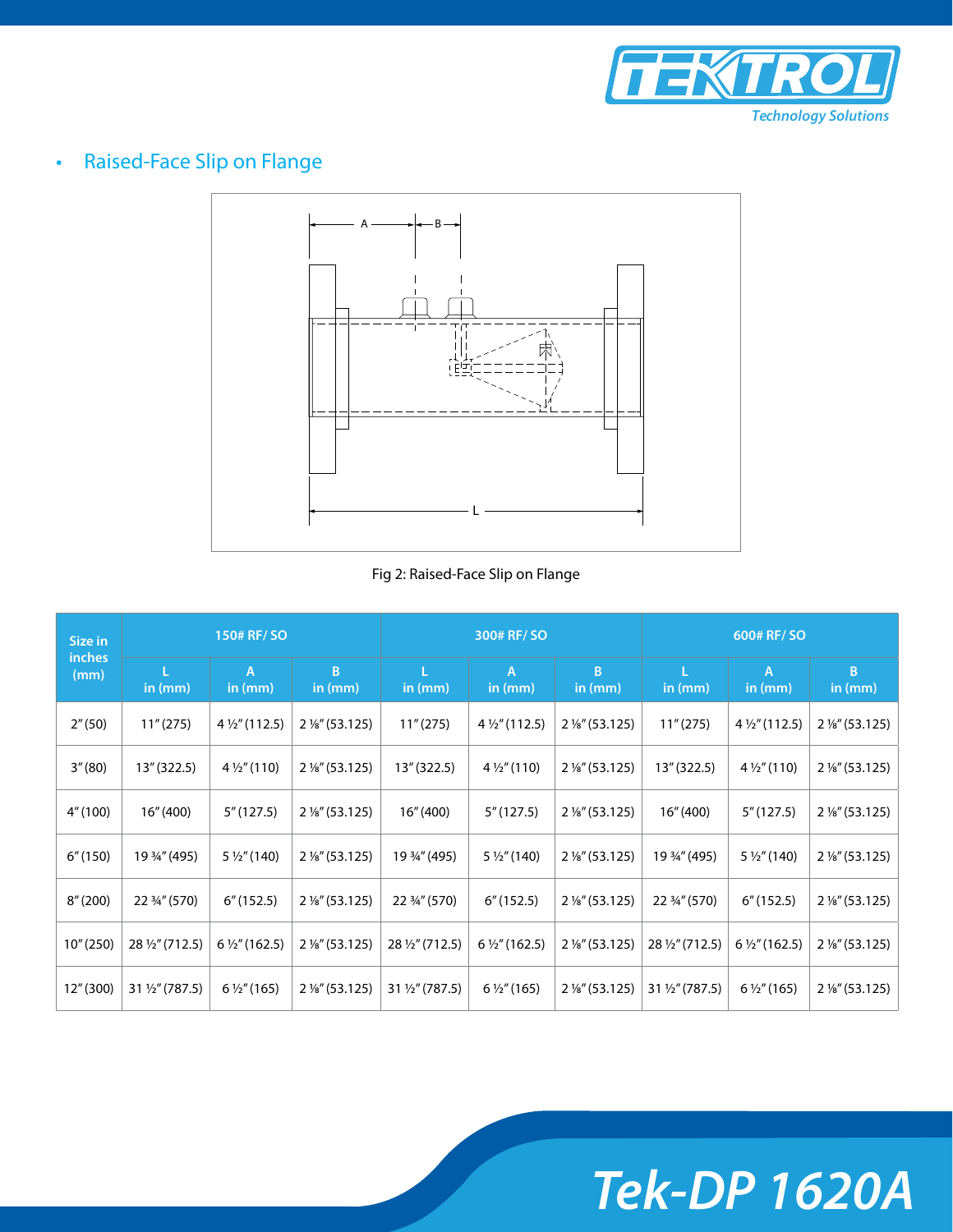# • Raised-Face Weld Neck



Fig 3: Raised-Face Weld Neck

| Size in        | 150# RF/ SO     |                             |                           |                         | 300# RF/SO                |                           | 600# RF/ SO      |                        |                           |
|----------------|-----------------|-----------------------------|---------------------------|-------------------------|---------------------------|---------------------------|------------------|------------------------|---------------------------|
| inches<br>(mm) | in (mm)         | $\overline{A}$<br>in $(mm)$ | B.<br>in $(mm)$           | L.<br>in $(mm)$         | $\mathsf{A}$<br>in $(mm)$ | B<br>in $(mm)$            | L.<br>in $(mm)$  | A<br>in $(mm)$         | B<br>in (mm)              |
| 2''(50)        | 15 1/2" (387.5) | 6 3⁄4" (167.5)              | 2 %" (53.125)             | 16''(400)               | 7"(175)                   | $2\frac{1}{8}$ " (53.125) | 16 3/4" (420)    | $7\frac{1}{2}$ " (185) | $2\frac{1}{8}$ " (53.125) |
| 3''(80)        | 18" (450)       | 7''(175)                    | 2 %" (53.125)             | 18 3/4" (470)           | 7 $\frac{1}{4}$ " (182.5) | $2\frac{1}{8}$ " (53.125) | 19 1/2" (487.5)  | 7 3/4" (192.5)         | 2 %" (53.125)             |
| 4" (100)       | 21 1/2" (537.5) | 8''(197.5)                  | $2\frac{1}{8}$ " (53.125) | $22\frac{1}{2}$ " (565) | 8 1/4" (207.5)            | $2\frac{1}{8}$ " (53.125) | 25''(625)        | $9\frac{1}{2}$ " (240) | 2 %" (53.125)             |
| 6''(150)       | 26 1/4" (657.5) | 8 3/4" (220)                | $2\frac{1}{8}$ " (53.125) | 27" (675)               | $9\frac{1}{4}$ " (230)    | 2 %" (53.125)             | 29" (725)        | 10 1/4" (255)          | 2 %" (53.125)             |
| 8''(200)       | 30 1/4" (757.5) | $9\frac{3}{4}$ " (245)      | $2\frac{1}{8}$ (53.125)   | 31''(775)               | 10 1/4" (255)             | $2\frac{1}{8}$ (53.125)   | 33 1/4" (832.5)  | 11 1/4" (282.5)        | $2\frac{1}{8}$ " (53.125) |
| 10" (250)      | 36" (900)       | 10 ¼" (255)                 | 2 %" (53.125)             | 37 1/4" (930)           | 10 3/4" (270)             | 2 %" (53.125)             | 40 1/2" (1012.5) | 12 1/2" (312.5)        | $2\frac{1}{8}$ " (53.125) |
| 12" (300)      | 40" (1000)      | 11''(272.5)                 | $2\frac{1}{8}$ " (53.125) | 41 ¼" (1032.5)          | $11\frac{1}{2}$ " (287.5) | $2\frac{1}{8}$ " (53.125) | 43 3/4" (1095)   | 12 3/4" (320)          | 2 %" (53.125)             |

\* Note : Final dimensions should be confirmed at time of order.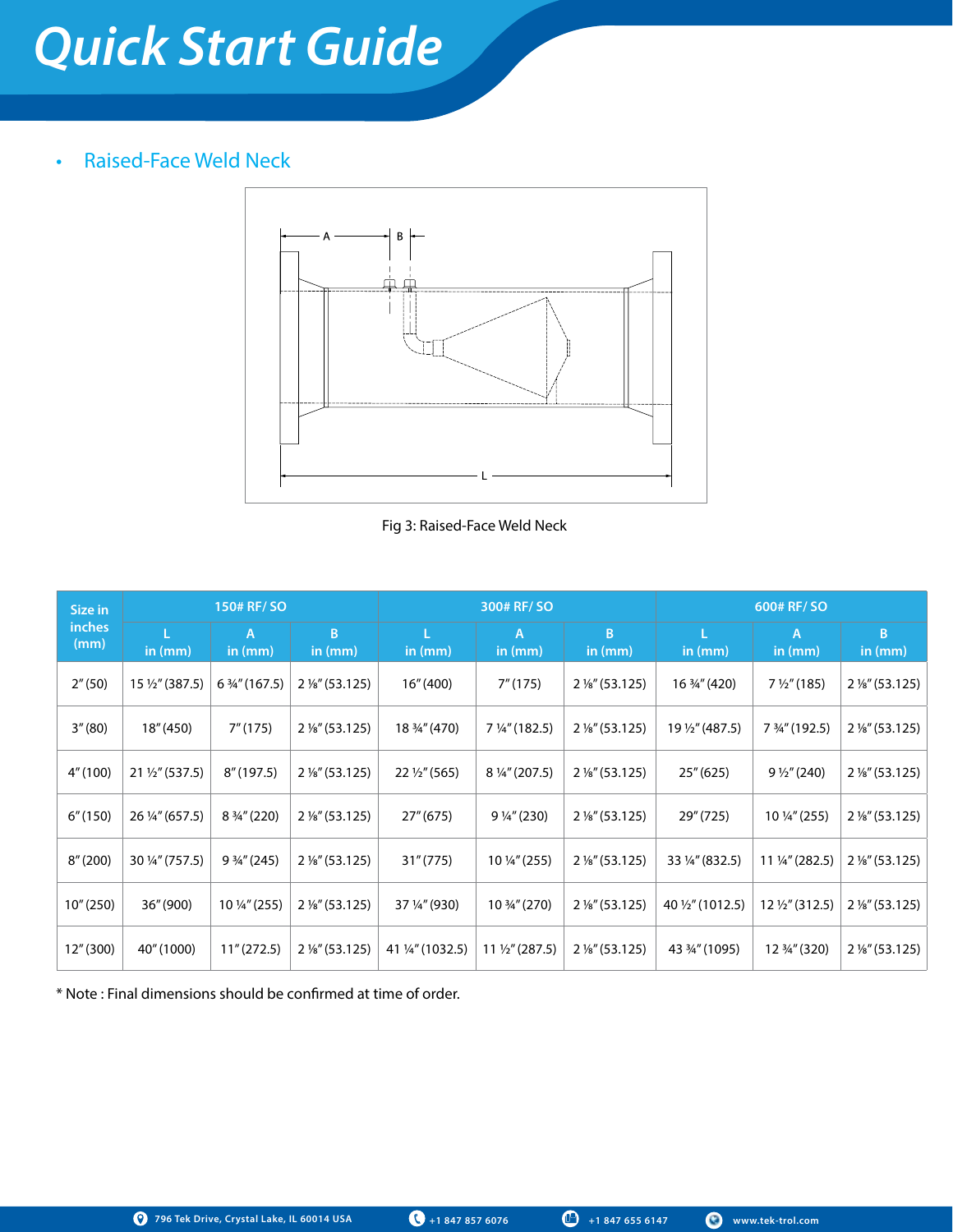

# *4. Installations*

# **• Flow Run Requirements**

The Tek-DPro Cone Meter should be installed with zero to five pipe diameters of straight run upstream of the meter and zero to three pipe diameters downstream. The meter can be used in pipelines that are slightly larger than the meter tube; however, if the meter tube is larger than the pipeline, operators should contact Tek-DPro for installation requirements. This is usually determined before supply according to application and the degree of accuracy and performance required.

# **• Meter Orientation and Transmitter Position**

The Tek-DPro Cone Meter can be installed in a horizontal or vertical position. The location of the transmitter with respect to the meter should be based on the properties of the fluid or gas being measured (gas, steam, liquid, etc.) and the direction of flow through the pipeline.

The direction of flow is clearly labeled on nameplate affixed to the body of every Tek-DPro Cone Meter shipped. The meter must be installed so that the static pressure is always upstream of the differential pressure tap.

# **• Pressure Tap Location**

Location of the static pressure and differential pressure taps will vary with the product flowing through the pipeline (liquid, gas, or steam) and the orientation of the meter (vertical or horizontal).

# **• For horizontal installations, the following installation guidelines apply:**



Fig 4: Standard Port Location for Horizontal Installation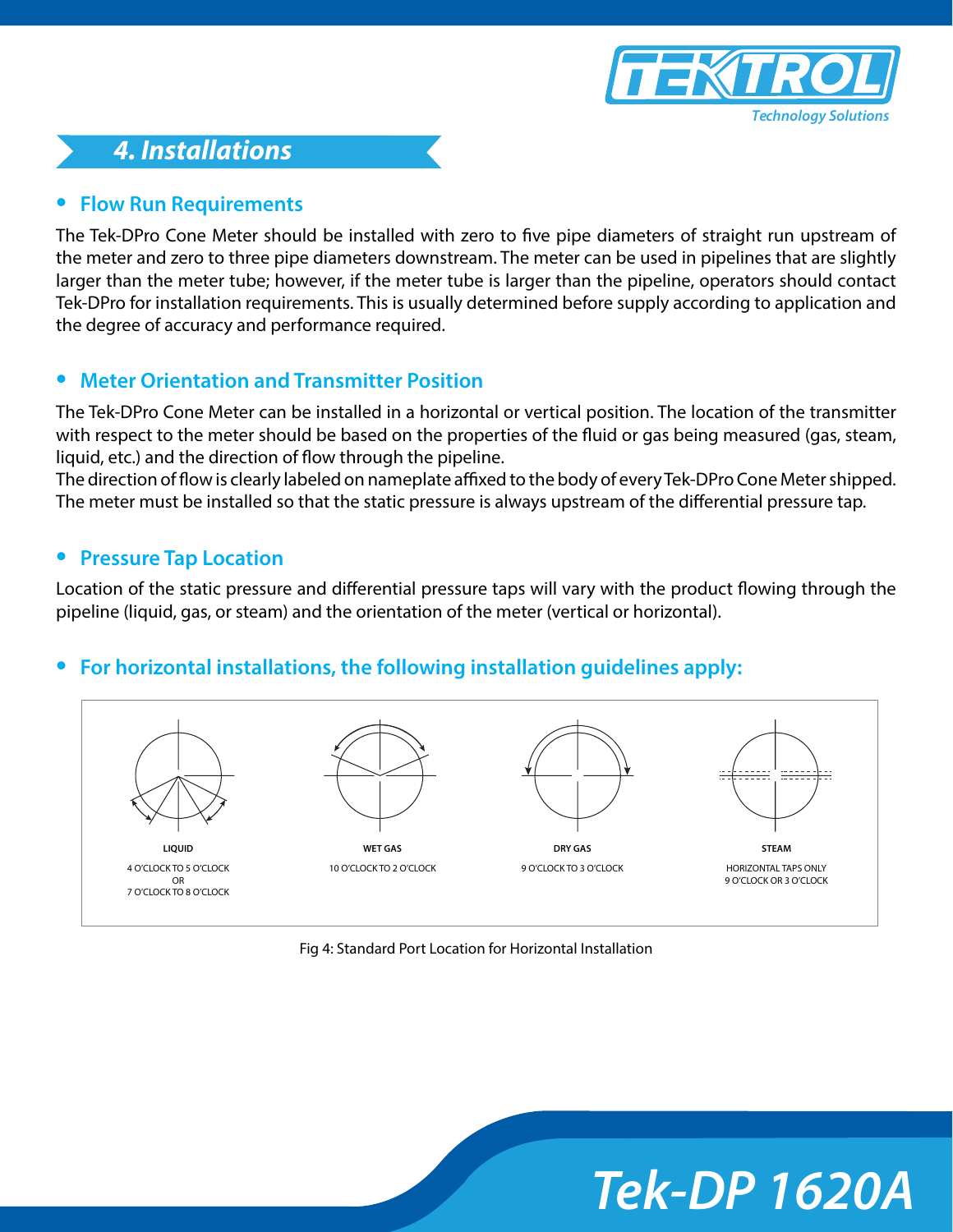# **• Liquid Service Meter Installation**

### **Meter Orientation**

Tek-DPro Cone Meters can be installed both in a horizontal or vertical position. Horizontal Installations are is the standard orientation, however where space is very limited, a vertical position may prove to be the best option.

### **Pipe Orientation**

The orientation of piping is dictated by the position of the meter, the type of product being measured, and for vertical meter installations, the direction of flow. When a vertical piping system is used, the operator must give special consideration to the piping configuration to prevent gas from being trapped in liquid differential pressure lines.

### **Wall Taps**

In extremely cold environments where there is a risk of product freezing in the process lines, the lowpressure sensing port connected to the cone meter can become plugged with ice for such installations, a downstream wall tap may be installed in the meter and should be used measure the downstream differential pressure value. (Note this has to be installed during manufacturing and selected as an option before supply).

This option will allow ice /hydrate blockage to be removed without removing the meter from the meter run, but the meter run must be isolated and depressurized before attempting to clean out the blockage refer to earlier sections regarding this aspect.

# **Condensate Chamber or Drip Pot**

Condensate chamber (drip pot) is a collection vessel recommended in certain standards to avoid gas bubbles in liquid instrument tubing. It should be mounted at the highest point in the impulse tubing between the cone meter and the DP transmitter.

# $\frac{60}{2}$

# **Horizontal Installation for Liquids**

Fig 5. Installation - Liquid measurement (Horizontal Cone Meter)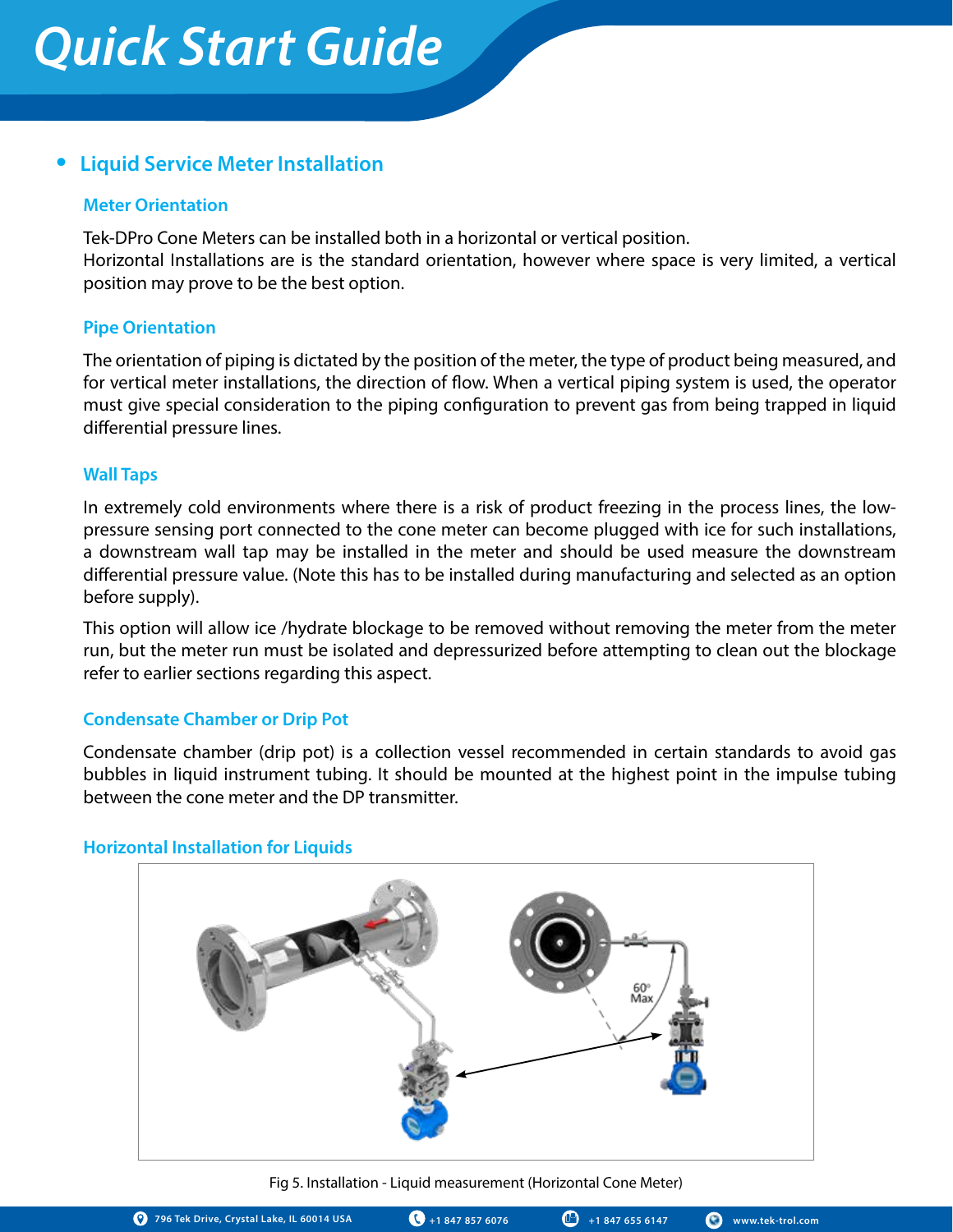

# **Vertical Installation for liquids**



Fig 6: Installation suggestion for upward flowing condition - Cone Meter with Vertical Orientation

### **Horizontal Meter Installation for Wet Gas**



Fig 7: 12 o' clock position (preferred) Fig 8: 3 o' clock position in Fig 8: 3 o' clock position



# **• Cone Meter Installation - Hot Gases / Steam**

The most difficult application for a differential pressure measurement is steam or hot gasses. This installation requires careful consideration regarding the transmitter tubing. Steam /Hot Gases are usually at a temperature which can damage a DP transmitter and may not be single phase due to temperature change at the tubing due to various factors (Insulation failure, Joules Thompson effects, Phase envelope etc.) Liquid or gaseous phases can ensue depending on both temperature and pressure /environmental conditions. Differential pressure impulse tubing must be orientated in such a manner that it can operate with a gas or liquid present which requires some initial review of the intended install.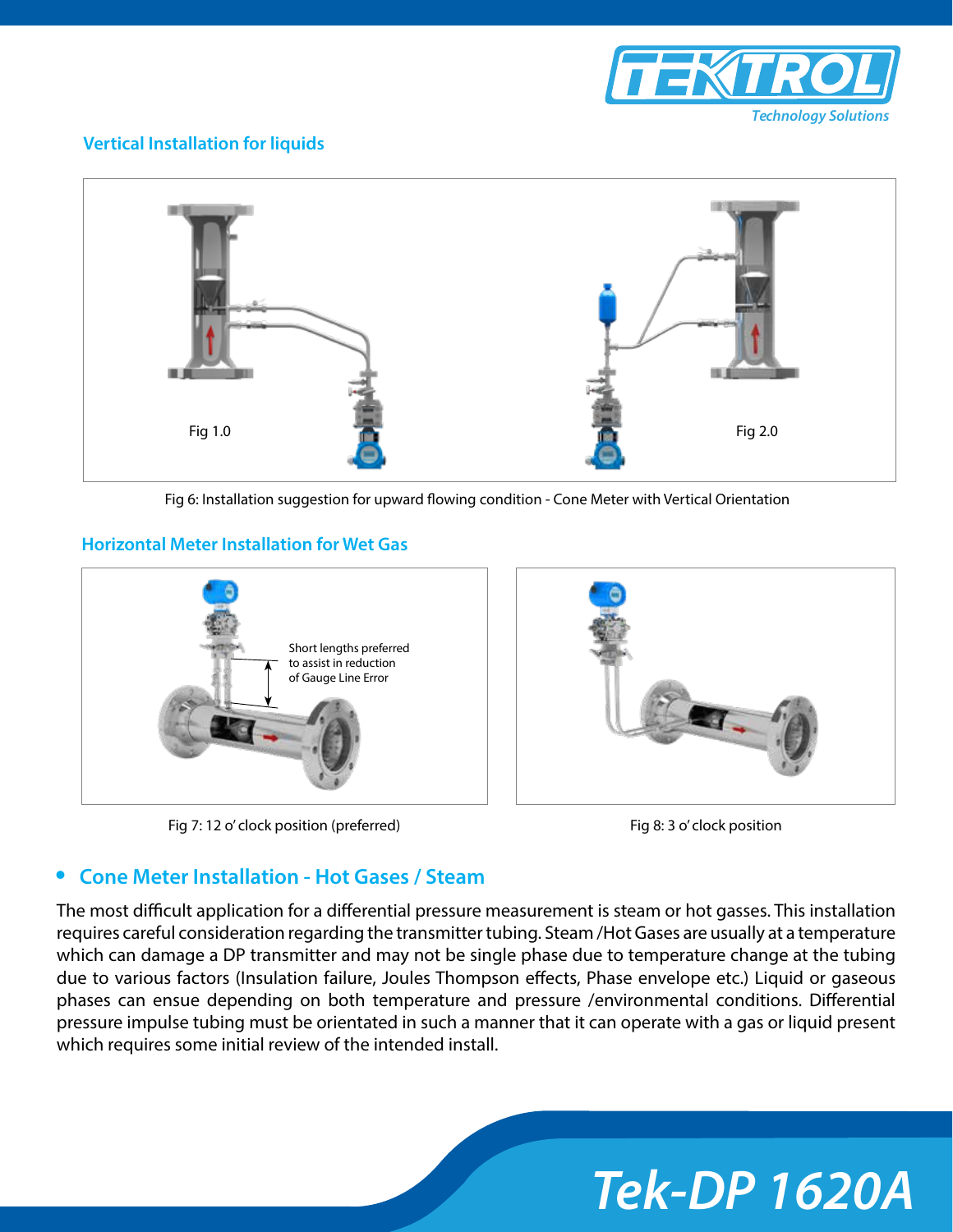### **Orientation**

All Tek-DPro Cone Meters can be installed in a horizontal or vertical position. Horizontal is the standard orientation, however where space is very limited, a vertical position may prove to be the best option taking into consideration the previous suggestions in earlier paragraphs.

### **Sensing /Impulse Tubing Orientation**

The installation /position of the DP impulse tubing is determined by the orientation of the meter, also the type and quality of the Steam/Hot Gas to be measured. For vertical meter installations, the flow direction is also a factor. When a vertical meter run is to be used, operators/ system designers should give special consideration to the impulse tubing configuration to prevent liquid from being trapped and thus cause incorrect measurement readings.

### **Condensate Chambers**

Condensate chambers are installed to provide a liquid reservoir / buffer that helps to prevent super-heated steam from entering a differential pressure transmitter and causing overheating of the electronics. In most cases, a large-diameter tee is only required to collect the liquid.However, if the DP is being read by using a chart recorder, a larger volume condensate chamber reservoir will be needed to prevent heat issues. Modern DP / smart transmitters have smaller diaphragm movements and do not need large condensate chamber volumes.

### **Horizontal Service Applications – Steam / Hot Gases**





Fig 9: Horizontal Application DP Transmitter Fig 10: Horizontal Application DP Transmitter

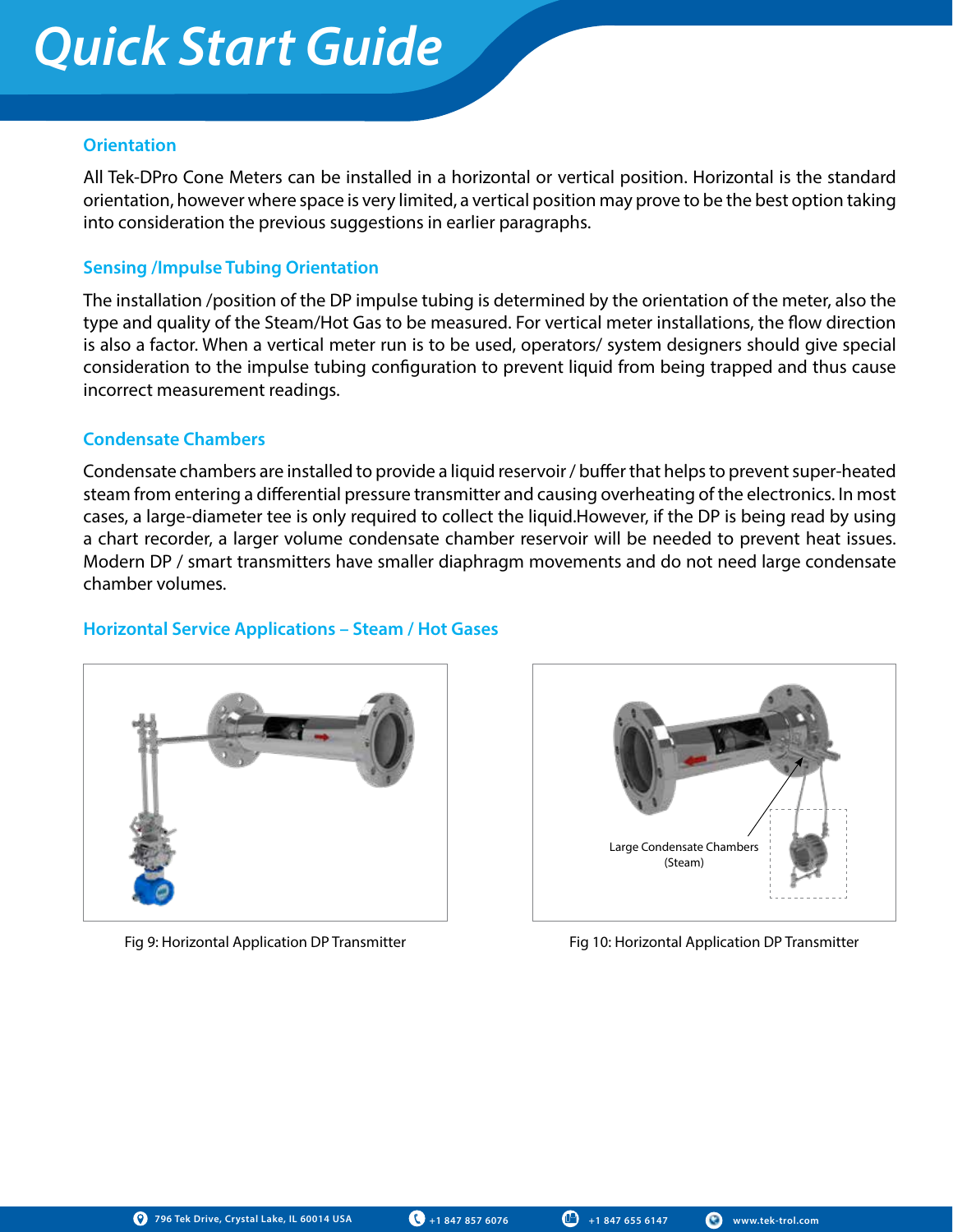

# **• for Gases**



Fig 11: Horizontal Installation for Gases Fig 12: Vertical Installation for Gases





Fig 13: Horizontal Installation for Liquid Fig 14: Vertical Installation for Liquid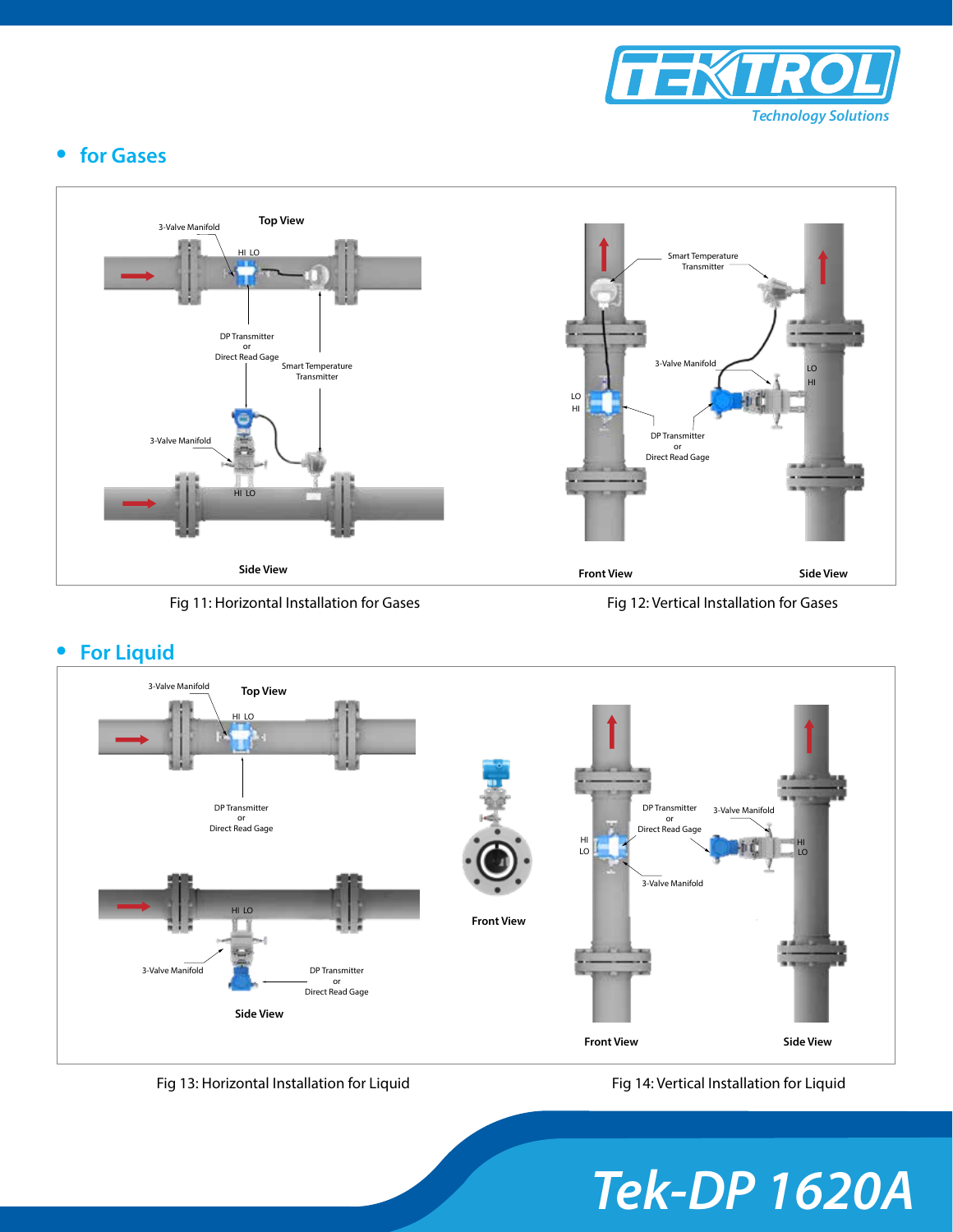# **• For Steam**



### Fig 15: Horizontal Installation for Steam



Fig 16: Vertical Installation for Steam

**796 Tek Drive, Crystal Lake, IL 60014 USA +1 847 857 6076 +1 847 655 6147 www.tek-trol.com**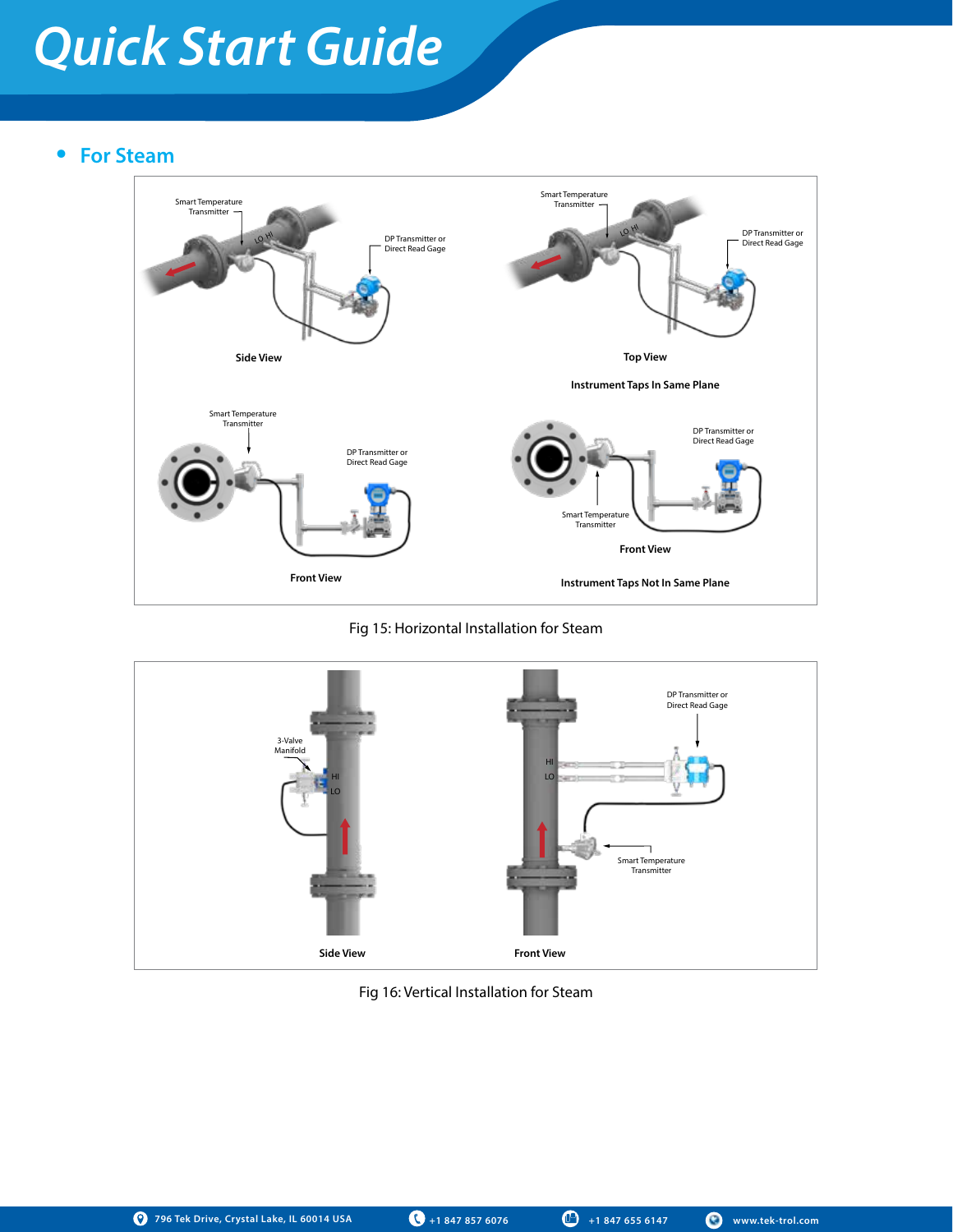

# **• Installation for Upstream and Downstream**

- In most of the flow elements, the proper operation and performance depend on unrestricted upstream and downstream piping length requirements.
- The fully developed symmetrical flow profile is achieved with relatively short upstream and downstream lengths.
- Therefore, it needs minimal upstream and downstream straight pipe runs. The Cone meter can be installed with O to 5D and O to 3D downstream.

| $0 = NR$<br>UL=Upstream<br>$DL = Downstream$<br>Note: |           | 0.4              | 0.5              | 0.6         | 0.7 | 0.8 |
|-------------------------------------------------------|-----------|------------------|------------------|-------------|-----|-----|
|                                                       | UL        | $\pmb{0}$        | $\pmb{0}$        | $\mathbf 0$ | 1D  | 1D  |
| Single Elbow                                          | <b>DL</b> | $\boldsymbol{0}$ | $\boldsymbol{0}$ | $\pmb{0}$   | 1D  | 1D  |
| UL                                                    | UL        | $\boldsymbol{0}$ | $\boldsymbol{0}$ | $\mathbf 0$ | 1D  | 1D  |
| Two Elbows In-Plane                                   | <b>DL</b> | $\mathbf 0$      | $\pmb{0}$        | $\mathbf 0$ | 1D  | 1D  |
| $-UL$                                                 | UL        | $\mathbf 0$      | $\boldsymbol{0}$ | $\mathbf 0$ | 1D  | 1D  |
| Two Elbows Out of Plane                               | <b>DL</b> | $\mathbf 0$      | $\boldsymbol{0}$ | $\mathbf 0$ | 1D  | 1D  |
|                                                       | UL        | 1D               | 1D               | 1D          | 2D  | 2D  |
| Pipe Reduction                                        | <b>DL</b> | 1D               | 1D               | 1D          | 2D  | 2D  |
| $1-2D$                                                | UL        | 1D               | 1D               | 1D          | 2D  | 2D  |
| Pipe Enlargement                                      | <b>DL</b> | 1D               | 1D               | 1D          | 2D  | 2D  |
| UĿ<br>DL-                                             | UL        | $\pmb{0}$        | $\boldsymbol{0}$ | $\mathbf 0$ | 1D  | 1D  |
| Pipe with Tee                                         | <b>DL</b> | $\pmb{0}$        | $\mathbf 0$      | $\mathbf 0$ | 1D  | 1D  |
|                                                       | UL        | 3D               | 3D               | 3D          | 4D  | 4D  |
|                                                       | <b>DL</b> | $\mathbf 0$      | $\boldsymbol{0}$ | $\mathbf 0$ | 1D  | 1D  |
| Gate/Globe Valve Fully Open/Partially Open            |           | 3D               | 3D               | 3D          | 4D  | 4D  |
|                                                       | <b>DL</b> | 3D               | 3D               | 3D          | 4D  | 4D  |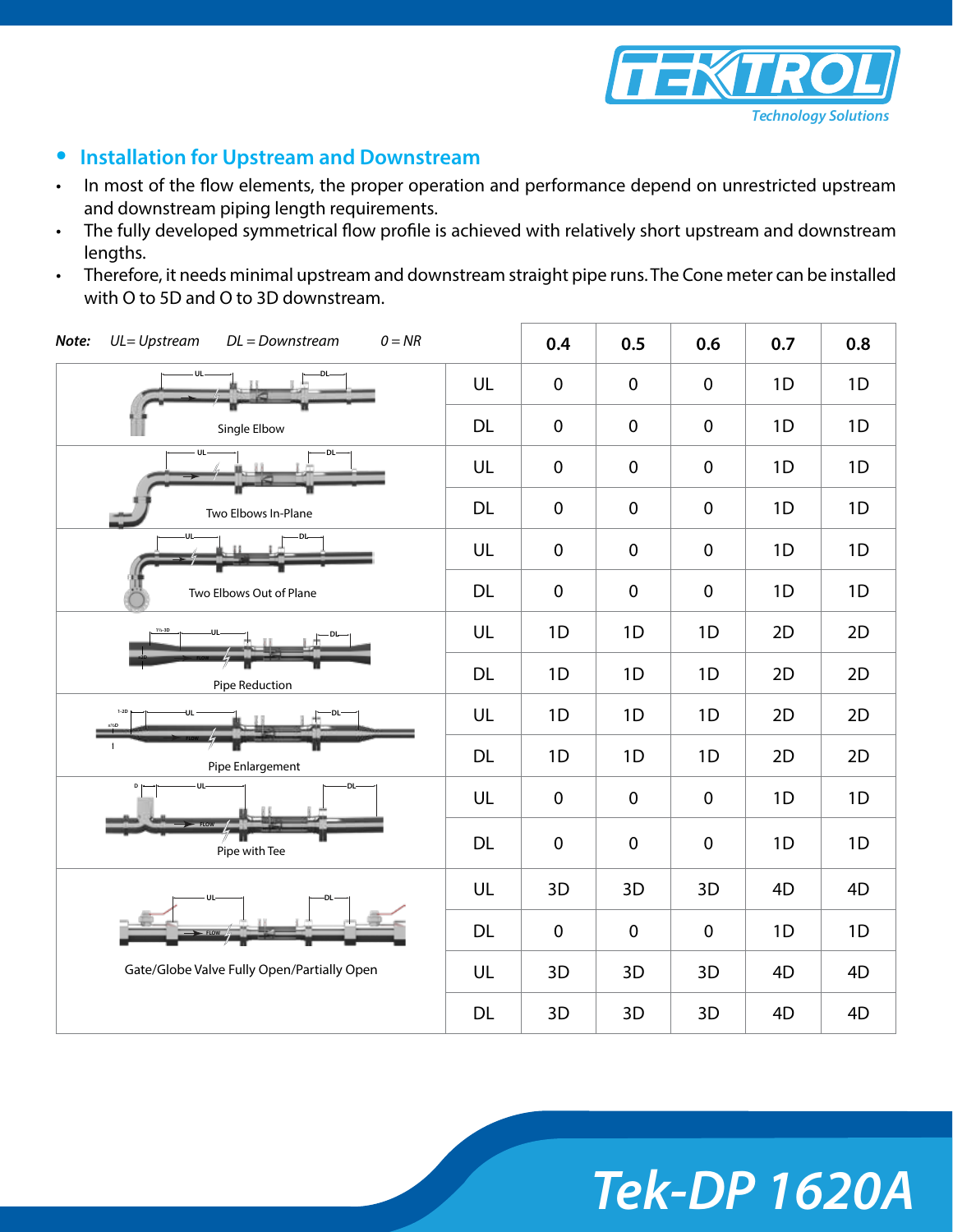# *5. Maintenance*

- There should be no need for periodic maintenance or re-calibration if the meter is installed correctly.
- In extreme process conditions, periodically inspect the Tek-DP 1620A DP Cone Meter for any significant physical damage.
- Calibrate and maintain secondary and tertiary instrumentation according to the manufacturer's instructions.

# *6. Troubleshooting*

This section provides troubleshooting techniques for most common operating problems shown in table 1.

Table 1: Troubleshooting Technique

| <b>Symptoms</b>        | Area                | <b>Possible Problem or Solution</b>                                                                                                                                                                                                                                                      |
|------------------------|---------------------|------------------------------------------------------------------------------------------------------------------------------------------------------------------------------------------------------------------------------------------------------------------------------------------|
| No Signal (0mA)        | Transmitter         | No Power to transmitter.<br>$\bullet$<br>Transmitter not wired correctly.<br>$\bullet$<br>Check continuity on wiring or loose connection.<br>$\bullet$                                                                                                                                   |
| Negative Signal (<0mA) | Transmitter         | Transmitter wires are reversed.                                                                                                                                                                                                                                                          |
| Low signal (<4mA)      | <b>Tek-DP 1620A</b> | Cone Meter is installed backwards, with gauge lines<br>$\bullet$<br>attached as marked.<br>In this case, the high pressure tap would be sensing a<br>$\bullet$<br>lower pressure than the low pressure tap.<br>This negative DP would force the signal below 4 mA.<br>$\bullet$          |
|                        | Gauge Line          | Gauge lines are reversed. Transmitter shows more<br>$\bullet$<br>pressure on lower side than higher side.<br>Check "H" and "L" marks on DP Cone Meter.<br>$\bullet$                                                                                                                      |
| Zero Signal (4mA)      | <b>Tek-DP 1620A</b> | Meter has been damaged.<br>$\bullet$<br>Remove and visually inspect meter.<br>$\bullet$<br>No flow in pipeline.<br>$\bullet$<br>Check other system locations to verify flow through the<br>$\bullet$<br>meter.<br>The meter could be under pressure but still have no flow.<br>$\bullet$ |
|                        | Manifold            | Manifold / gauge lines closed or blocked.<br>$\bullet$<br>Ensure valves and lines are open.<br>$\bullet$<br>If fluid is safe, open vent valves on transmitter to verify<br>$\bullet$<br>pressure in the gauge lines.                                                                     |

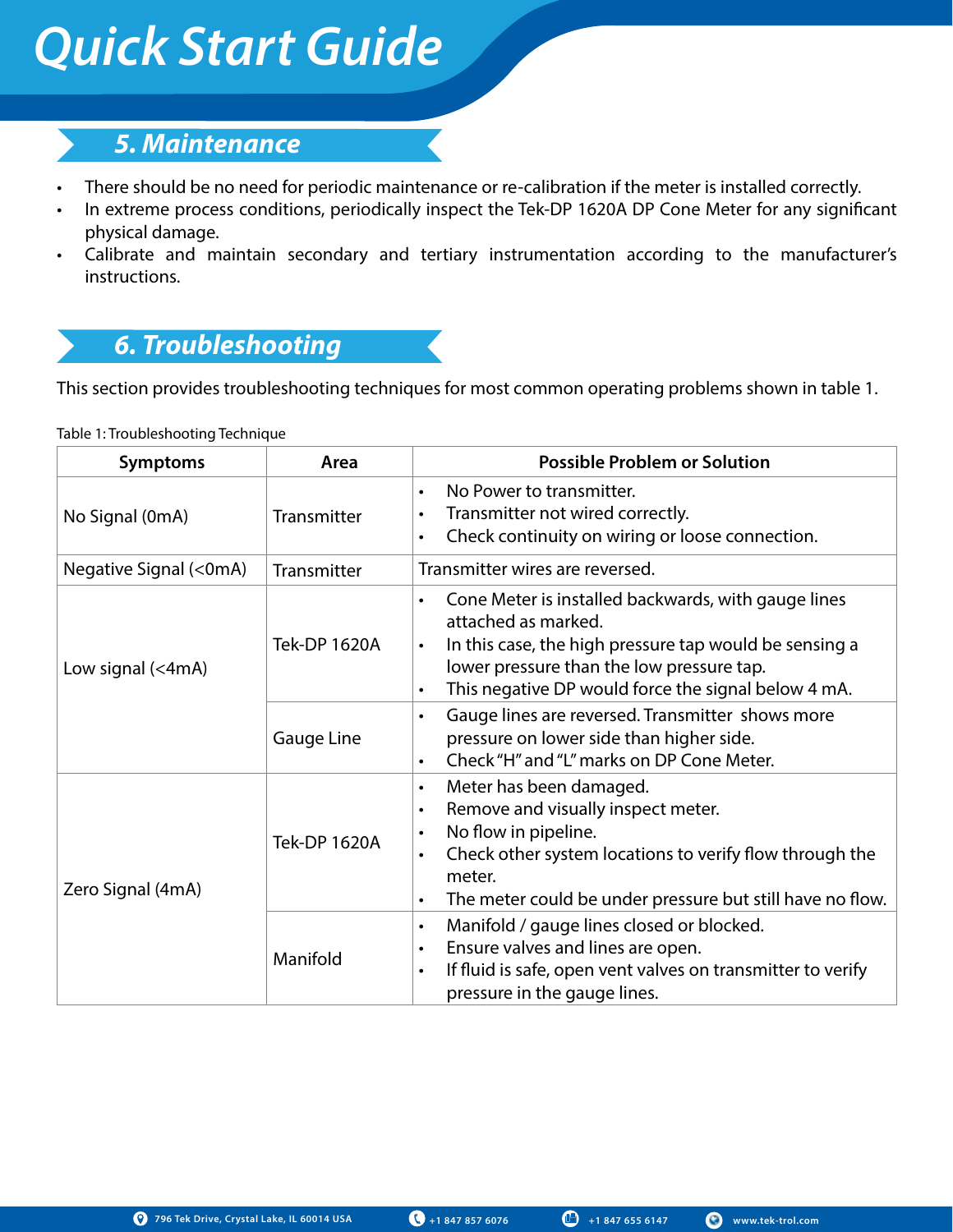

| Wrong Signal High or<br>Low  | <b>Tek-DP 1620A</b>  | Process conditions do not match actual conditions.<br>$\bullet$<br>Contact Tek-Trol or your sales representative to<br>$\bullet$<br>recalculate using the correct process conditions.<br>Wrong meter.<br>$\bullet$<br>Verify serial numbers on meters to ensure correct<br>$\bullet$<br>specifications.<br>Sometimes two meters are interchanged. Remember<br>$\bullet$<br>each DP Cone Meter has a unique flow coefficient.                                                                                                                                                                                                                                                 |
|------------------------------|----------------------|------------------------------------------------------------------------------------------------------------------------------------------------------------------------------------------------------------------------------------------------------------------------------------------------------------------------------------------------------------------------------------------------------------------------------------------------------------------------------------------------------------------------------------------------------------------------------------------------------------------------------------------------------------------------------|
|                              | <b>Gauge Lines</b>   | Foreign material trapped in gauge lines. Dirt and<br>$\bullet$<br>sediment can settle into the gauge lines. If the fluid is<br>safe, vent the gauge lines and inspect for spurts of solids,<br>gasses, or liquids (whichever should not be there).<br>If the fluid is not safe, open the center manifold valve<br>$\bullet$<br>for several minutes under high DP. Close the valve and<br>compare the signal level to before readings.<br>In a horizontal, liquid application, install the meter with<br>$\bullet$<br>the taps on the sides of the pipe (3 or 9 o'clock). For a<br>horizontal, gas application, install at top or sides of the<br>pipe (12, 3, or 9 o'clock). |
|                              | <b>Flow Computer</b> | Flow calculations have an error.<br>$\bullet$<br>Use loop calibrator and apply 4, 12, and 20 mA to<br>$\bullet$<br>computer / system.<br>Each of these points should be correlate with the DP<br>$\bullet$<br>Cone Meter sizing information.<br>Current output signal is read incorrectly.<br>$\bullet$<br>Apply a known current to the loop and read the raw<br>$\bullet$<br>signal in the computer.<br>Most computers allow the user to see the mA signal<br>$\bullet$<br>directly.                                                                                                                                                                                        |
| Unsteady Signal              | Tek-DP 1620A         | Partially full pipe occurring (liquids only).<br>$\bullet$<br>Periods with a partially full pipe will cause wrong<br>readings. See above for details.                                                                                                                                                                                                                                                                                                                                                                                                                                                                                                                        |
| Slow response time           | Transmitter          | Dampening.                                                                                                                                                                                                                                                                                                                                                                                                                                                                                                                                                                                                                                                                   |
| Sudden change in<br>readings | <b>Tek-DP 1620A</b>  | Foreign object lodged in meter.<br>$\bullet$<br>This will increase the restriction of the meter and raise<br>$\bullet$<br>the DP.<br>Remove the meter for visual inspection.<br>$\bullet$                                                                                                                                                                                                                                                                                                                                                                                                                                                                                    |
|                              | <b>Gauge Lines</b>   | Possibility of leakage within the line.                                                                                                                                                                                                                                                                                                                                                                                                                                                                                                                                                                                                                                      |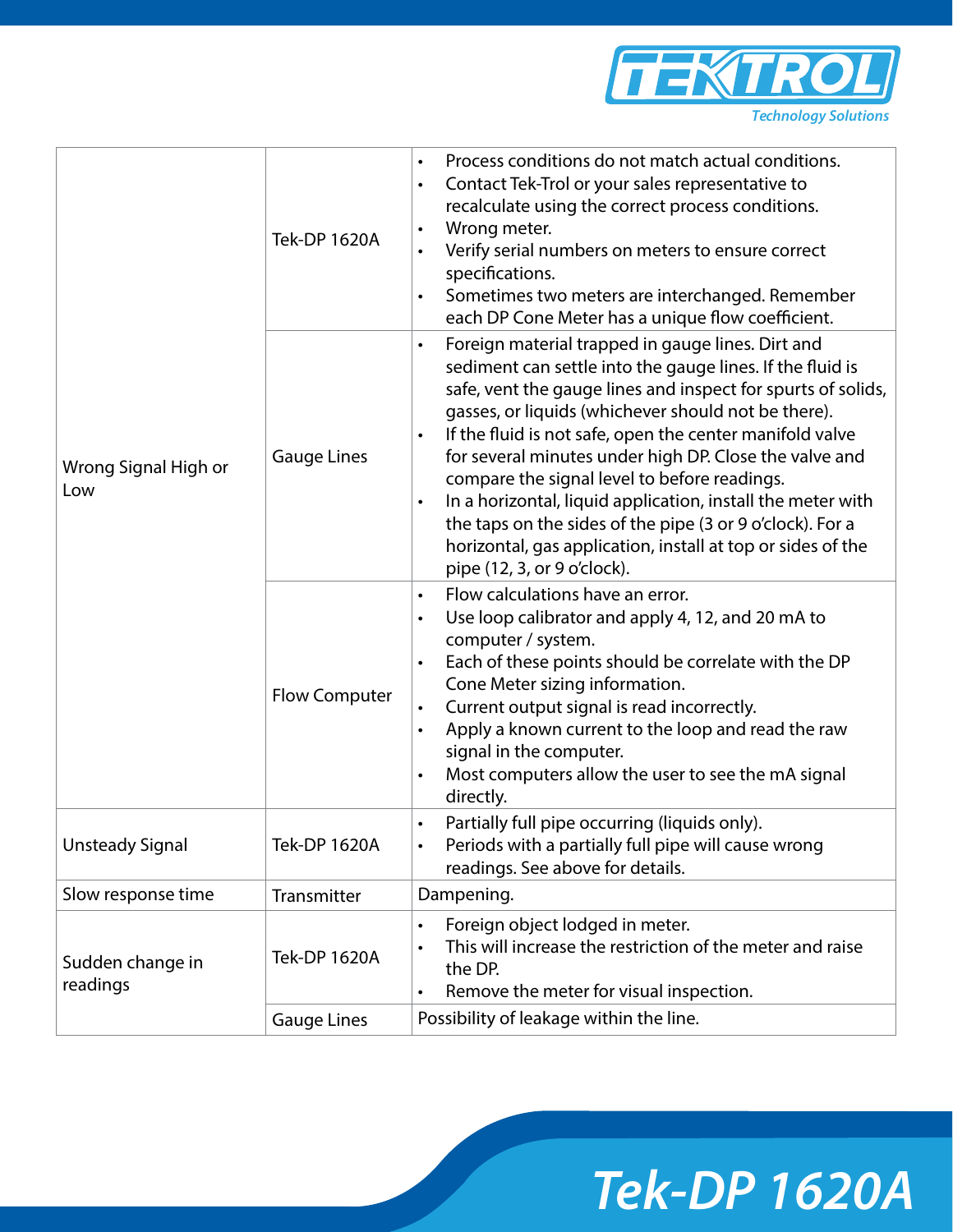|                  | Tek-DP 1620A       | Meter body, near the pressure taps.<br>$\bullet$<br>If any arrow is not visible and the meter is large than 2",<br>$\bullet$<br>the flow direction can be determined by the location of<br>the pressure taps.<br>The pressure taps will be closer to the upstream side.<br>$\bullet$<br>On meters less than 2", the gauge lines will need to be<br>$\bullet$<br>removed. Look at the base of both pressure taps. One tap<br>will be smooth at the base, the other will be mostly weld<br>material.<br>The smooth tap is on the upstream side.<br>$\bullet$<br>Flow is going in the opposite direction from what was<br>$\bullet$<br>expected. The assumption of flow direction is sometimes<br>wrong.<br>Verify with other system readings.<br>$\bullet$<br>With a meter measuring backward flow, the DP signal<br>$\bullet$ |
|------------------|--------------------|------------------------------------------------------------------------------------------------------------------------------------------------------------------------------------------------------------------------------------------------------------------------------------------------------------------------------------------------------------------------------------------------------------------------------------------------------------------------------------------------------------------------------------------------------------------------------------------------------------------------------------------------------------------------------------------------------------------------------------------------------------------------------------------------------------------------------|
| Signal Very High |                    | will be approximately 30% high.<br>Partially full pipe (liquids only). A partially full pipe will<br>$\bullet$<br>cause the meter to read very high value. This can happen<br>even in pressurized systems.<br>On horizontal pipes: If the fluid is safe, open a<br>$\mathsf{o}$<br>pressure tap on the top of the pipe. Air release will<br>indicate partially full pipe.<br>On vertical pipes: Up flow will guarantee a full pipe.<br>$\mathsf{o}$<br>Down flow is difficult to diagnose if the pipe is full.<br>Foreign object lodged in meter. This will increase the<br>$\bullet$<br>restriction of the meter and raise the DP. Remove the<br>meter and visually inspect.                                                                                                                                                |
|                  | <b>Gauge Lines</b> | Leak on low pressure gauge line.<br>$\bullet$<br>Perform a leak check from the meter to the transmitter.<br>$\bullet$                                                                                                                                                                                                                                                                                                                                                                                                                                                                                                                                                                                                                                                                                                        |
|                  | Transmitter        | Leak on low pressure vent valve. Perform a leak check on<br>$\bullet$<br>valve.<br>Zero point has shifted positively. This will cause errors<br>$\bullet$<br>more pronounced at the low end of the transmitter<br>range.<br>Verify by closing the manifold side valves and opening<br>$\bullet$<br>the center valve. The reading should go to zero (4 mA).<br>Recalibrate if necessary. DP span is set very low.<br>$\bullet$<br>Use pressure calibrator or handheld communicator to<br>$\bullet$<br>verify span point.                                                                                                                                                                                                                                                                                                      |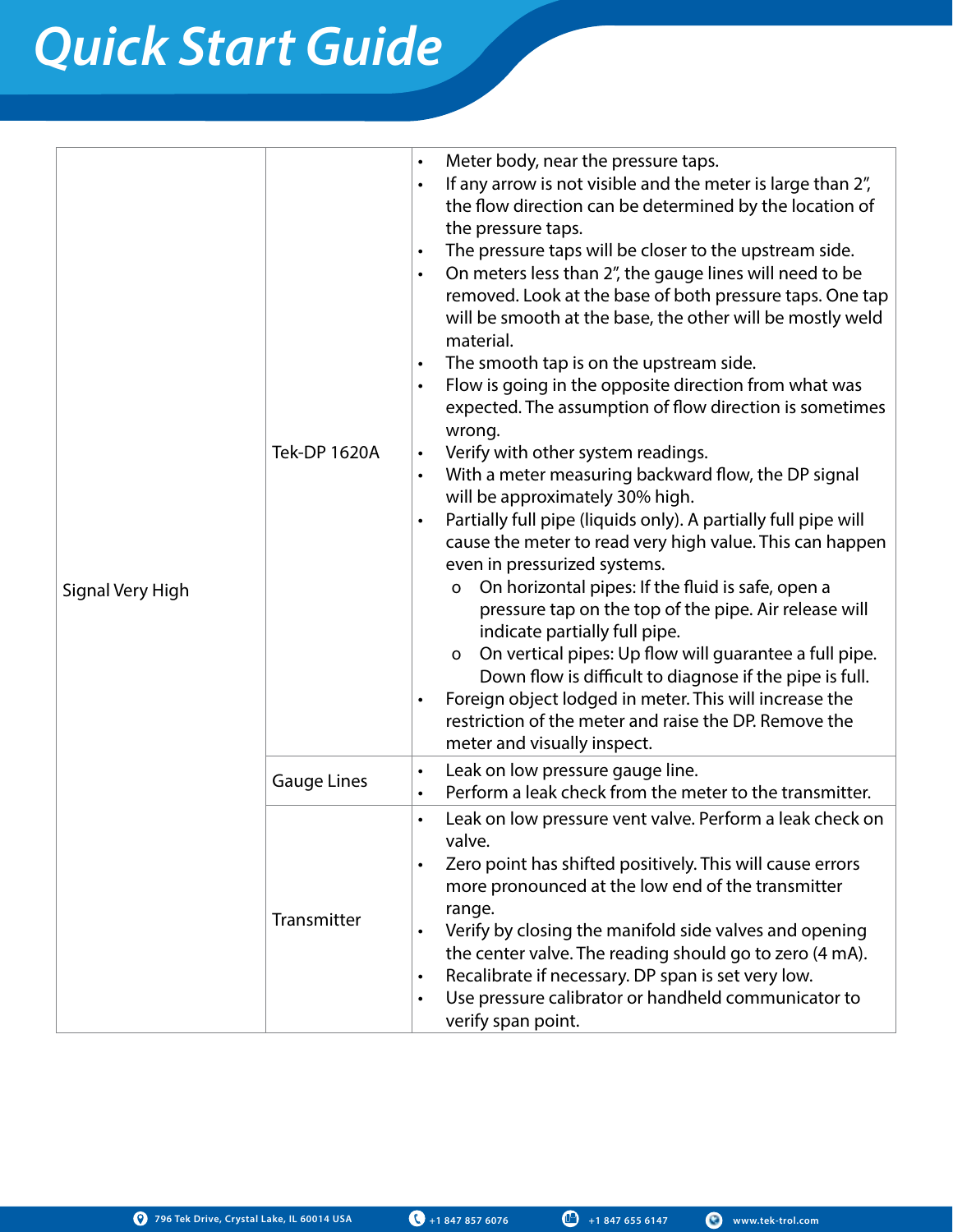

|                 | <b>Flow Computer</b> | 4 mA set to minimum flow.<br>$\bullet$<br>Our calculations assume that 4 mA will be equal to zero<br>$\bullet$<br>flow. Sometimes 4 mA is set to equal the minimum flow<br>on the sizing page.<br>This error will be zero at maximum flow and increase as<br>$\bullet$<br>the flow decreases.<br>The amount of error will depend on the zero offset.<br>$\bullet$ |
|-----------------|----------------------|-------------------------------------------------------------------------------------------------------------------------------------------------------------------------------------------------------------------------------------------------------------------------------------------------------------------------------------------------------------------|
| Signal Very Low | Manifold             | Manifold is cross-vented. The center valve must be<br>$\bullet$<br>closed.<br>To test, close the two side valves and watch the<br>$\bullet$<br>transmitter signal.<br>If the signal goes to zero (4 mA), the center valve is not<br>$\bullet$<br>closed completely.                                                                                               |
|                 | Gauge lines          | Leak on high pressure gauge line.<br>$\bullet$<br>Perform a leak check from the meter to the transmitter.<br>$\bullet$                                                                                                                                                                                                                                            |